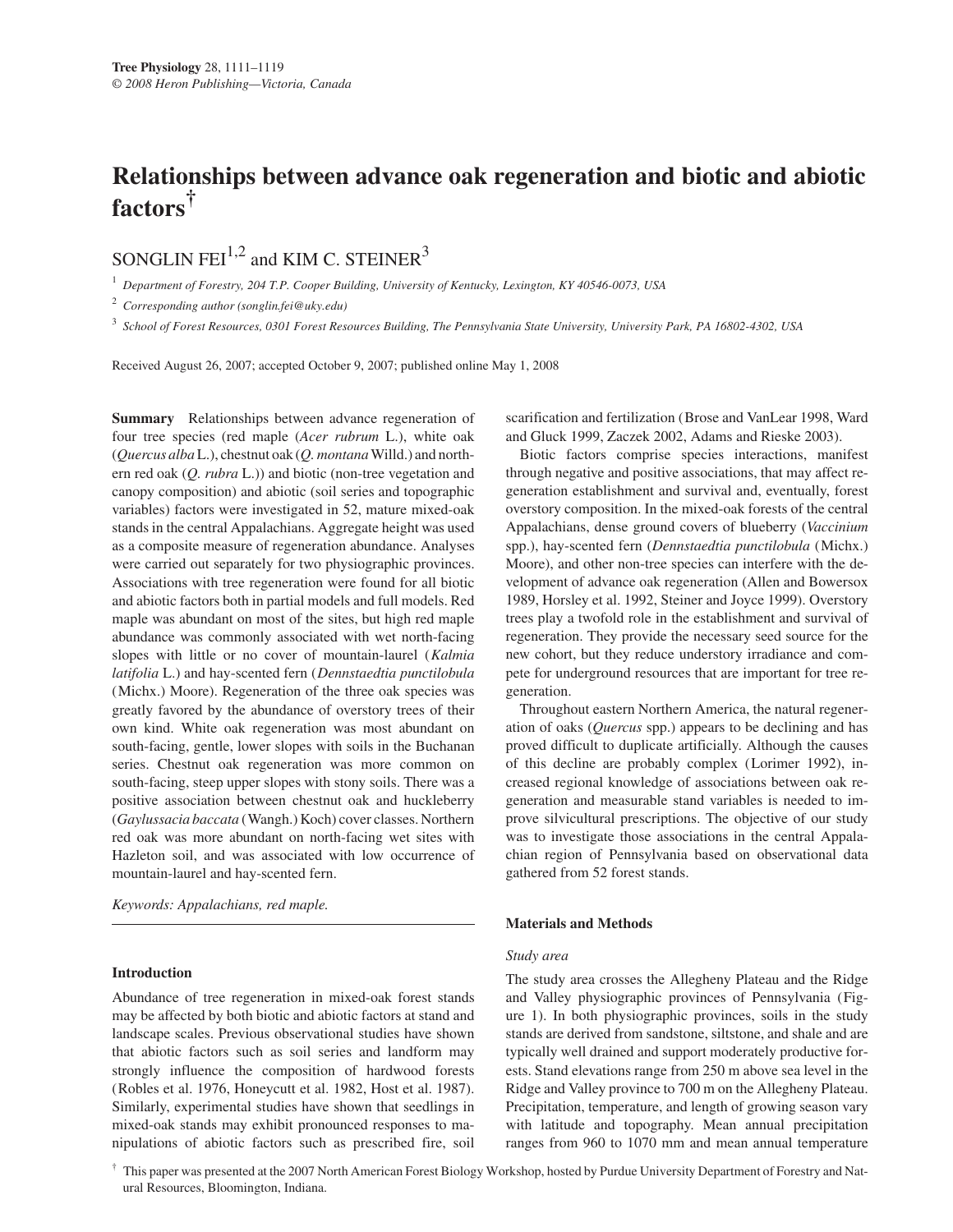

Figure 1. Distribution of study stands in the Ridge and Valley and Allegheny Plateau physiographic provinces in Pennsylvania, USA.

ranges from 8 to 11 °C. The growing season ranges from 120 to 140 days in the northwest, and from 140 to 180 days in the southeast. Forests containing a majority of basal area in oak are the dominant natural vegetation in the Ridge and Valley region. Oak forests transition into Allegheny hardwoods moving from south to north on the Allegheny Plateau, though oaks continue to be locally important in the northern part of Pennsylvania (Bailey et al. 1994, Stout 1991). Most stands in the region regenerated following turn-of-the-century logging, and mature oak stands are typically even aged and between 80 and 100 years old (Stout 2000).

#### *Data collection*

Field measurements were made on 52 mixed-oak stands (> 50% of basal area in oak species) comprising a total area of 966 hectares during 1996–2006. Seventeen stands are located on the Allegheny Plateau and 35 stands in the Ridge and Valley physiographic province. Depending on stand size, 15 to 30 permanent, circular plots with an 8.02 m radius were systematically installed in a square grid to represent the whole stand. Four permanent subplots with a radius of 1.13 m were established within each main plot in a systematic arrangement. In total, 5732 subplots were established in the study area. On each subplot, tree seedlings (< 5.1 cm in DBH) were recorded by species and height class. Eight height classes were used (< 5.1, 5.1–15.2, 15.3–30.5, 30.6–61.0, 61.1–91.4, 91.5–121.9, 122.0–152.4 and > 152.4 cm).

Biotic and abiotic conditions were recorded at the stand, plot and subplot scale. Slope position was recorded at the stand scale. At the plot scale, we measured slope shape (sum of percentage slope uphill, down hill and at 90° to aspect), slope percentage, exposure angle (the angle between the visible east horizon and west horizon), slope aspect, and diameter at breast height (DBH) of all overstory trees  $(\geq 5.1 \text{ cm in DBH})$  by species. At the subplot scale, we measured cover percentage for species or species groups for plants other than tree regeneration. Soil type and elevation for each plot were obtained by superimposing the coordinates of each sampled plot onto the National Soil Information System (USDA-NRCS; http://nasis.usda.gov/) and the 30-meter resolution National Elevation Dataset (USGS; http://ned.usgs.gov/).

### *Data analysis*

Because the Allegheny Plateau and the Ridge and Valley physiographic provinces have different regeneration compositions (Fei et al. 2005), analyses of the relationships between tree regeneration and biotic and abiotic factors were carried out separately for each province. Two biotic factors (non-tree vegetation and overstory trees) and two abiotic factors (soil series and topographic variables) were studied for their relationships with advance regeneration of red maple (*Acer rubrum* L.), the most abundant advance regeneration species, and three oak species (white oak (*Quercus alba* L.), chestnut oak (*Q. montana* Willd.) and northern red oak (*Q. rubra* L.)). First, partial models that included only one biotic or one abiotic factor as the independent variable were applied, and then full models were fit using the significant variables derived from the partial models.

Aggregate height, defined as the total height of all the individuals of a species or species group per unit area (Fei et al. 2006), was used as a measure of regeneration abundance. Aggregate height provides an efficient measure of the relative prevalence of a species at a given stage of development and its ability to persist into future stages (Fei et al. 2006, Gould et al.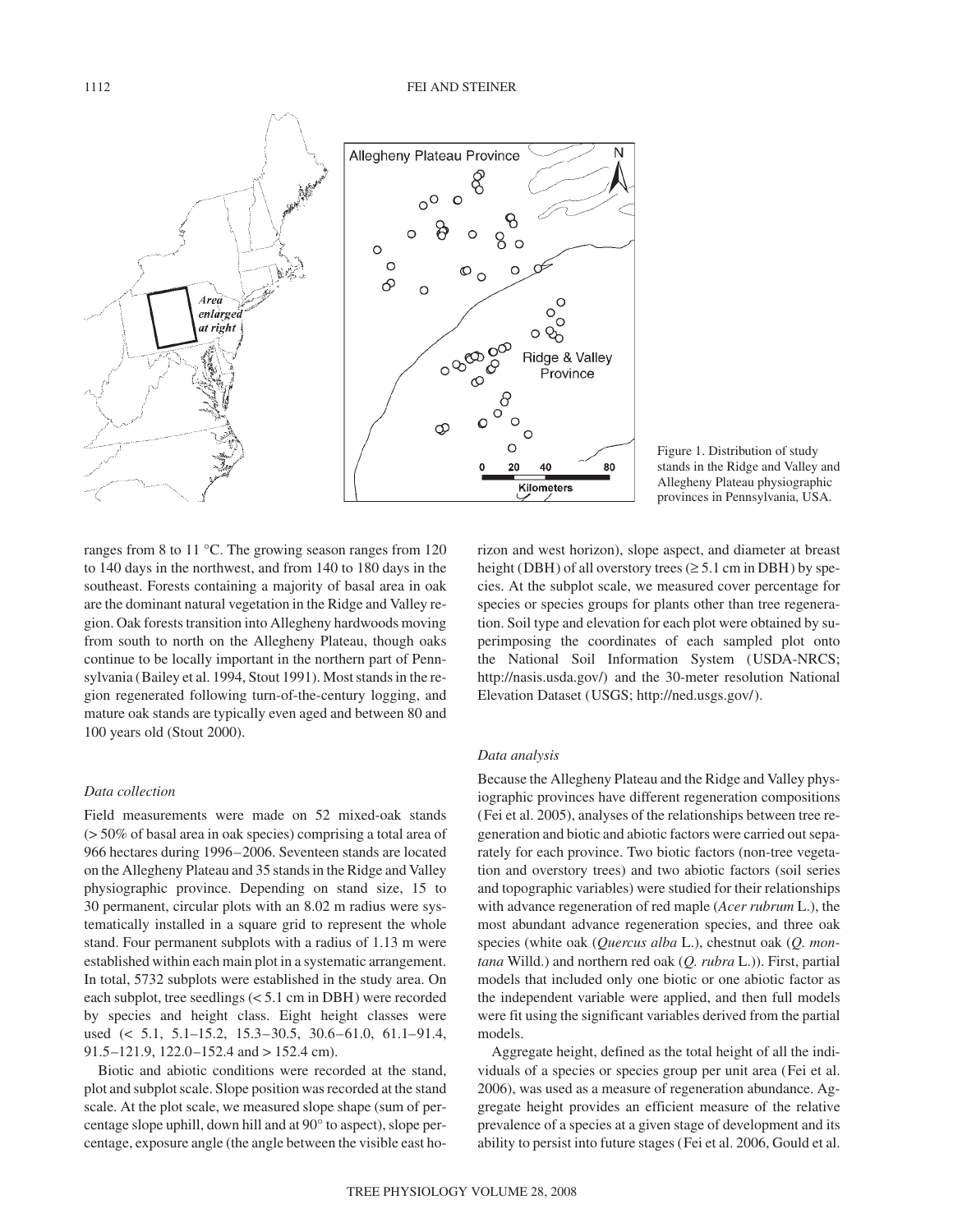2006). Relationships between regeneration abundance and non-tree vegetation were tested at the subplot scale. The four most abundant non-tree vegetation categories: hay-scented fern, mountain-laurel (*Kalmia latifolia* L.), huckleberry (*Gaylussacia baccata* (Wangh.) Koch), and blueberry were selected for inclusion in the analysis. Percentage cover by these four categories of vegetation was defined by four classes: none, low (1 to 10% cover), moderate (11 to 30%), and heavy (over 30%). The heavy class reflects the threshold value of competing vegetation considered problematic by Marquis (1994). Data were subjected to analysis of variance (ANOVA) and means of aggregate height in each cover class were compared by Duncan's multiple range tests (Neter et al. 1996).

The relationship between regeneration abundance and overstory trees was studied at the plot scale. Mean aggregate height was calculated based on the associated four subplots. Basal area of overstory tree species or species groups was calculated for each plot. To minimize the complexity and maximize the degrees of freedom, only the three most abundant non-oak overstory species (red maple, blackgum (*Nyssa sylvatica* Marsh.) and black birch (*Betula lenta* L.)) and three oak species (white oak, chestnut oak and northern red oak) were included in the analysis. Another variable, basal area of other species (BAOT), was created for each regeneration species to assess the crowdedness of overstory species not of its own kind. For example, BAOT for red maple regeneration is calculated by subtracting overstory red maple basal area from the total basal area on a given plot. Multiple linear regressions were applied by setting mean aggregate height of a given species as the response variable and basal areas of overstory tree species as the independent variables. Backward stepwise elimination procedure was applied to achieve the best-fit models.

Because there were 74 soil types in the surveyed stands, an ANOVA with all the soil types would lack statistical power and be hard to comprehend. Therefore, to facilitate the analysis and to minimize errors associated with map resolution, soil types were grouped into soil series or associations. Soil series or associations that occurred on fewer than 3% of the surveyed plots or in fewer than two stands were excluded from the analysis. Six soil series and one soil association in the Ridge and Valley and four soil series on the Allegheny Plateau were included in the analysis. Their general properties are summarized in Table 1. The resulting data were subjected to ANOVA and means of aggregate height in each soil series were compared by Duncan's multiple range tests.

Mixed models were applied to study the relationship between regeneration abundance and topographic variables. Slope aspect, θ, is a circular variable, and attention must be given to its periodic nature during model building. In this analysis, the effect of aspect was modeled through a linear combination of the two variables, sin θ (which measures east–west effects) and  $\cos \theta$  (which measures north–south effects). Slope percent (SL), slope shape (SH), sin  $\theta$  (AX), cos  $\theta$  (AY), exposure angle (EX) and elevation (EL) were set as numerical independent variables, slope position (PO) was set as a categorical independent variable, and mean plot aggregate height was set as the response variable. Backward stepwise elimination procedure was applied to achieve the best fit models. Because 16 of the 17 stands on the Allegheny Plateau had the same slope position, this variable was omitted from models of Allegheny Plateau stands.

Finally, full models for the four regeneration species were developed at the plot scale by pooling all significant biotic and abiotic factors derived from the partial models. Mixed models

| Type            | Depth             | Drainage          | Parent material                                                                                    | Permeability                    | Slope $(\%)$ |
|-----------------|-------------------|-------------------|----------------------------------------------------------------------------------------------------|---------------------------------|--------------|
| <b>Berks</b>    | Moderate          | Good              | Residuum of shale, siltstone,<br>and fine sandstone                                                | Moderate to moderately<br>rapid | $0 - 80$     |
| Buchanan        | Very deep         | Poor to moderate  | Sandstone colluvium                                                                                | Slow to moderate                | $0 - 45$     |
| Clymer          | Deep              | Good              | Residuum from sandstone,<br>shale and siltstone                                                    | Moderate                        | $0 - 80$     |
| Cookport        | Deep to very deep | Moderate          | Residuum from sandstone,<br>shale and siltstone                                                    | Slow to moderate                | $0 - 25$     |
| Hazleton        | Deep to very deep | Good              | Residuum of acid gray, brown,<br>or red sandstone                                                  | Moderately rapid to rapid       | $0 - 80$     |
| Hazleton-Dekalb | Moderate to deep  | Excessive to good | Residuum of acid gray and<br>brown sandstone                                                       | Moderately rapid to rapid       | $0 - 80$     |
| Laidig          | Very deep         | Good              | Colluvium from sandstone,<br>siltstone, and some shale                                             | Moderate to moderately<br>rapid | $0 - 55$     |
| Meckesville     | Very deep         | Good              | Colluvium, glacial till, or con-<br>geliturbate from red acid sand-<br>stone, siltstone, and shale | Moderately slow                 | $0 - 60$     |
| Ungers          | Deep to very deep | Good              | Residuum of red sandstone<br>and shale                                                             | Moderate                        | $0 - 60$     |
| Wharton         | Deep to very deep | Moderate          | Residuum from interbedded<br>clay shale, siltstone, and fine<br>sandstone                          | Slow to moderately slow         | $0 - 35$     |

Table 1. Summary of general properties of common soil series and associations in the study area (USDA Soil Conservation Service 1981, 1993).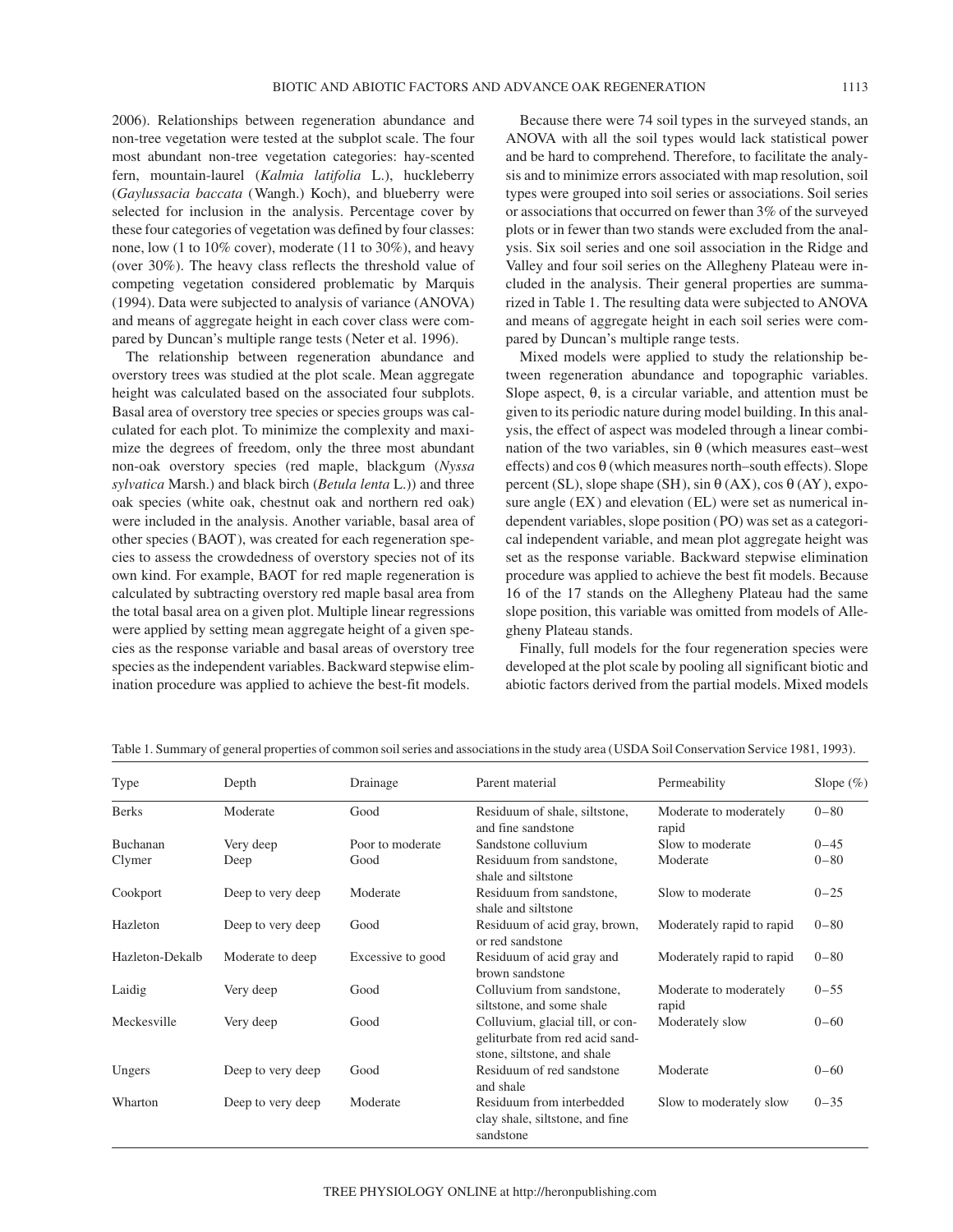were applied in model building. Multicollinearity was checked between the independent variables before fitting the models. To simplify the analysis, interaction terms were omitted.

### **Results**

#### *Advance regeneration abundance versus non-tree vegetation*

Associations between non-tree vegetation cover class and advance tree regeneration abundance were found in both physiographic provinces (Figure 2). Red maple regeneration abundance was significantly associated with the abundance of all of the non-tree vegetation categories in the Ridge and Valley, and was significantly associated with the abundance of huckleberry, mountain-laurel, and hay-scented fern on the Allegheny Plateau. In both provinces, red maple regeneration abundance was significantly reduced under heavy cover of mountain-laurel and hay-scented fern.

White oak regeneration abundance was significantly associated with the abundance of all non-tree vegetation categories in the Ridge and Valley, but no significant association was

found on the Allegheny Plateau (probably because there was so little white oak regeneration). White oak regeneration was significantly more abundant when associated with low to moderate cover of huckleberry or moderate cover of blueberry, and was significantly lower when associated with moderate to heavy cover of mountain-laurel or hay-scented fern.

Chestnut oak regeneration abundance was significantly associated with the abundance of all non-tree vegetation categories in the Ridge and Valley, and was significantly associated with the abundance of huckleberry and mountain-laurel on the Allegheny Plateau. Consistent associations of chestnut oak regeneration and huckleberry and cover were found across the physiographic provinces. Chestnut oak regeneration abundance increased monotonically as huckleberry cover thickened, and chestnut oak regeneration abundance was significantly higher when associated with heavy huckleberry cover.

An association between northern red oak regeneration and huckleberry abundance was found in the Ridge and Valley. Higher northern red oak abundance was observed on plots with moderate cover of huckleberry. On the Allegheny Plateau, northern red oak regeneration abundance was signifi-



Non-tree vegetation type

Figure 2. Mean and stand deviation of advanced regeneration abundance of four tree species, as expressed as regeneration aggregate height, under different cover classes (Class 1: no cover; Class 2: 1–10%; Class 3: 11–30%; Class  $4:$  > 30%) of four non-tree vegetation species (GABA, huckleberry; VACC, blueberry; KALA, mountain-laurel; and HAYS, hay-scented fern) in the Ridge and Valley and the Allegheny Plateau physiographic provinces.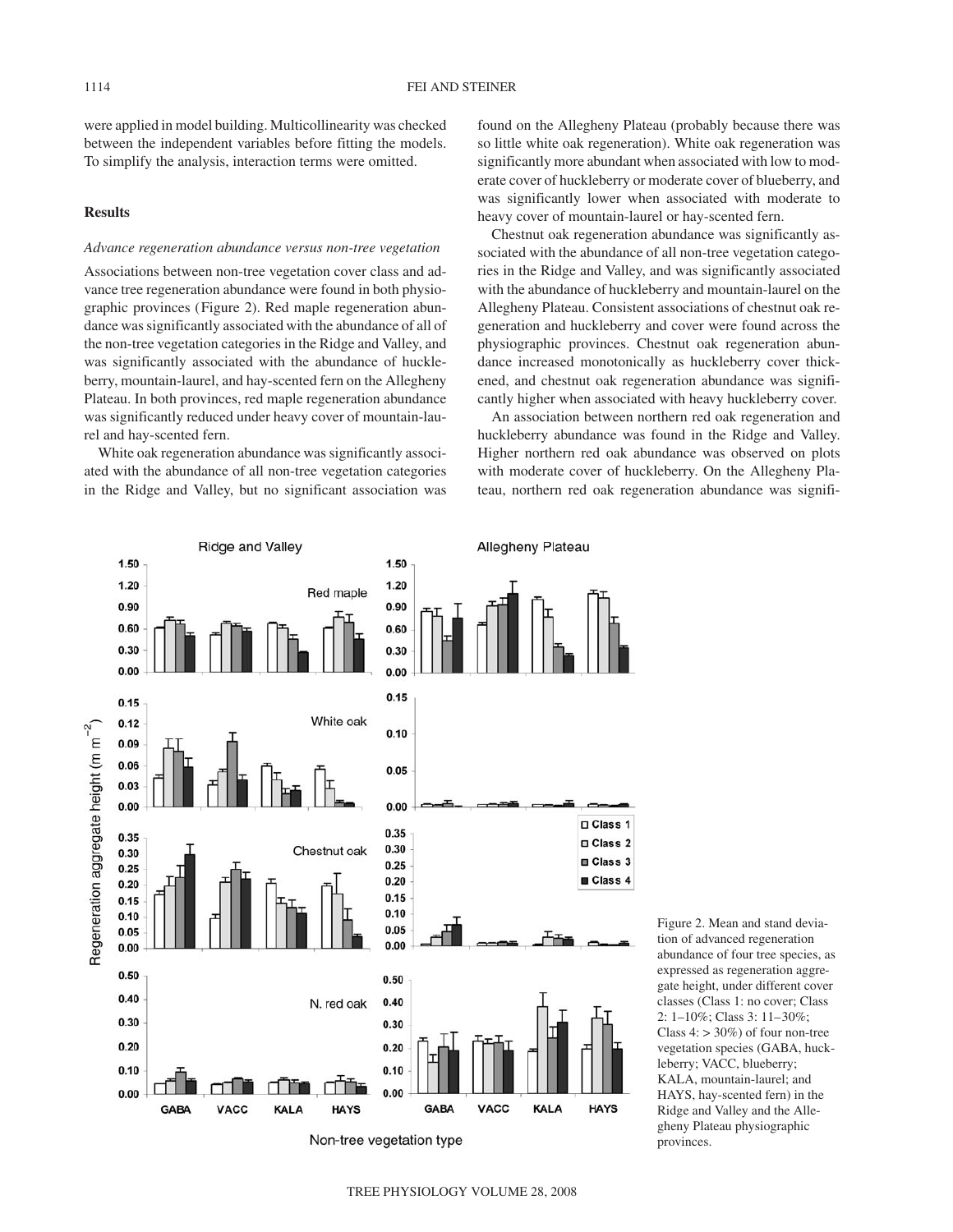cantly affected by mountain-laurel and hay-scented fern abundance. Northern red oak regeneration was most abundant with moderate mountain-laurel or hay-scented fern cover.

### *Advance regeneration abundance versus overstory trees*

The oak species studied had positive associations with overstory trees of their own species, and negative associations with total basal area not of their own kind (Table 2). That is, their regeneration aggregate height increased as the total basal area of their own kind increased, and decreased as the total basal area of species other than their own increased. This trend held for the three oak species in both provinces. Red maple, blackgum and black birch did not qualify to enter the final models as individual overstory tree species because they did not significantly associate with oak regeneration abundance in either physiographic province.

Relationships between red maple regeneration abundance and overstory trees differed with physiographic province. Red maple regeneration was unaffected by overstory trees of its own species or by the total basal area not of its own kind. Red maple regeneration had negative associations with chestnut oak and northern red oak in the Ridge and Valley province, but a positive association with northern red oak on the Allegheny Plateau province. Because it is possible that different mechanisms are operating on red maple regeneration in the two provinces, the overstory tree associations were omitted from the final full models for red maple regeneration.

#### *Advance regeneration abundance versus soil types*

Regeneration abundance for different soil series is shown in Table 3. No direct comparisons can be made between the provinces because these provinces share only one common soil series (Hazleton series). In the Ridge and Valley province, red maple occurred on almost all the surveyed plots. Its mean aggregate height was greatest on the Ungers series, followed by the Hazleton-Dekalb association and the Meckesville series, and was the lowest on the Berks series. White oak had a low occurrence frequency overall. Although white oak occurrence frequency was highest on the Ungers soil, its mean aggregate height was significantly greater on the Buchanan soil than the other soil series. Chestnut oak regeneration had the greatest mean aggregate height on the Hazleton-Dekalb association, followed by the Meckesville series. Chestnut oak had the lowest occurrence frequency and the least mean aggregate height on the Berks series. Northern red oak had relatively similar occurrence frequency on all the soil series. Its mean aggregate height was greatest on the Hazleton series, followed by the Hazleton-Dekalb association, and least on the Berks series. Although each species was most abundant on different soil series, all species had their poorest regeneration on the Berks series.

On the Allegheny Plateau, red maple regeneration abundance was highest on the Cookport series, followed by the Wharton and the Clymer series. Both white oak and chestnut oak had low mean aggregate height and occurrence frequency on all the soil series. White oak had some regeneration on the Wharton series, and virtually none on the other three soil series. Chestnut oak had some regeneration on the Cookport series, and virtually none on the other three soil series. Northern red oak regeneration was least on the Wharton series both in mean aggregate height and occurrence frequency, but there were no significant differences in mean aggregate height among the other soil series.

#### *Advance regeneration abundance versus topographic factors*

Relationships between regeneration abundance and topographic factors were more complicated than with other biotic or abiotic factors. Results derived from the mixed models are presented in Table 4 for numerical topographic variables in both physiographic provinces, and in Table 5 for the categorical factor slope position in the Ridge and Valley.

In the Ridge and Valley region, red maple regeneration was most abundant on valley bottoms or lower slopes with a north-facing aspect (positive association with cos θ). Abundant white oak regeneration was associated with low elevation, valley bottom gentle slopes with a south-facing aspect. Abundant chestnut oak regeneration was also associated with south-facing slopes, but it was more commonly associated with steep slopes and upper-slope positions. Northern red oak was more abundant on north-facing slopes with a relative

Table 2. Relationship between advance regeneration abundance and basal area of overstory tree species (OT: other species not of its own kind). Symbols: 0 denotes no significant association; + denotes positive association; and – denotes negative association between advance regeneration abundance and basal area of overstory trees. Significant values are indicted by asterisks: \*, *P* < 0.05; \*\*, *P* < 0.01; and \*\*\*, *P* < 0.001).

| Physiographic province | Regeneration species | Association with overstory species |           |              |                  |           |  |
|------------------------|----------------------|------------------------------------|-----------|--------------|------------------|-----------|--|
|                        |                      | Red maple                          | White oak | Chestnut oak | Northern red oak | <b>OT</b> |  |
| Ridge and Valley       | Red maple            |                                    |           | $***$        | $-**$            |           |  |
|                        | White oak            |                                    | $+***$    |              |                  | $-**$     |  |
|                        | Chestnut oak         |                                    |           | $+$ **       |                  | $-***$    |  |
|                        | N. red oak           |                                    |           |              | $+***$           | $-***$    |  |
| Allegheny Plateau      | Red maple            |                                    |           |              | $+***$           |           |  |
|                        | White oak            |                                    | $+***$    |              |                  | $-*$      |  |
|                        | Chestnut oak         |                                    |           | $+***$       |                  | $-*$      |  |
|                        | N. red oak           |                                    |           |              | $+***$           | $-*$      |  |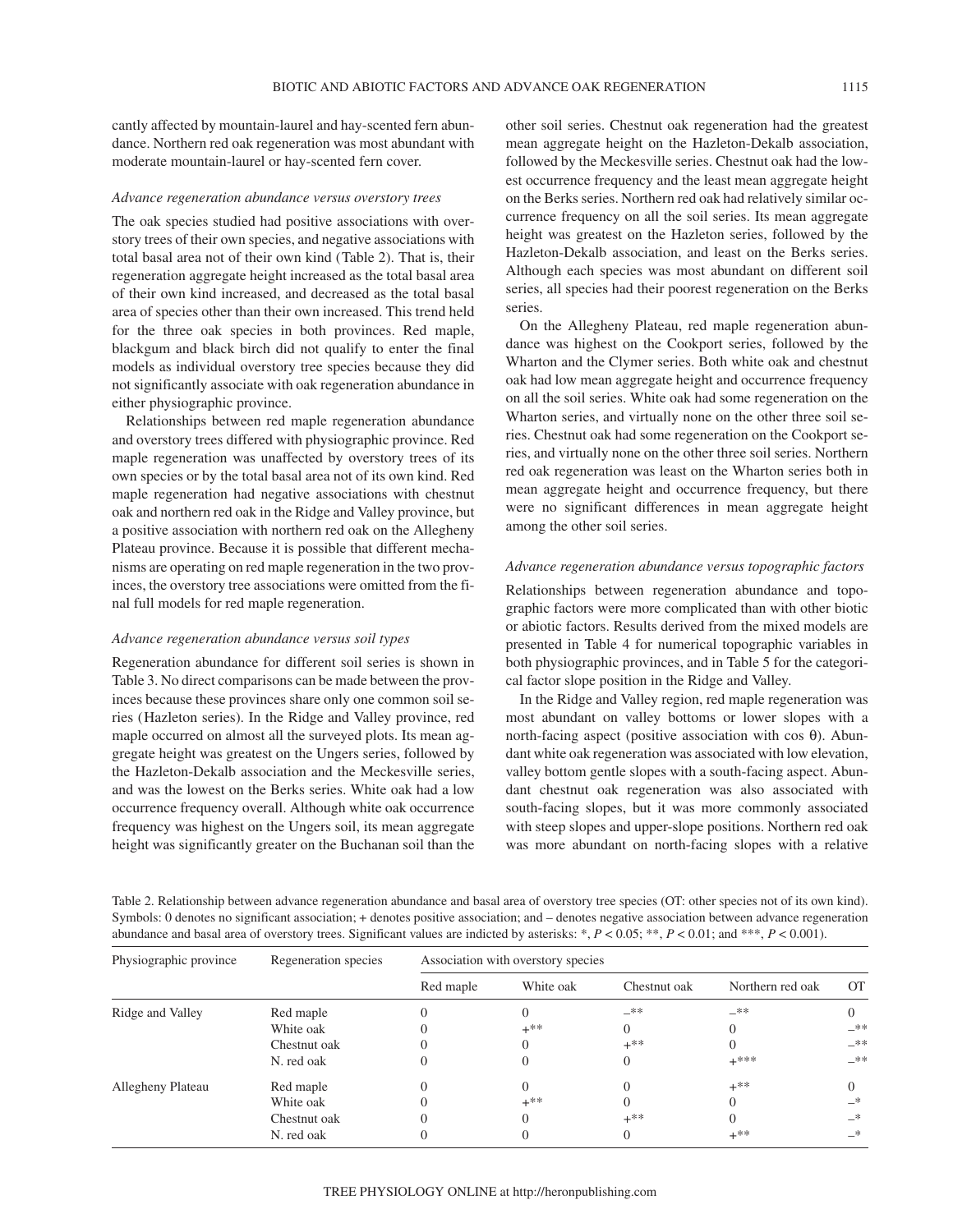#### 1116 FEI AND STEINER

Table 3. Mean aggregate height (AvgAH; m m<sup>-2</sup>) and occurrence frequency (Freq.; % of plots with AvgAH > 0) of four regeneration species on common soil series or associations in the Ridge and Valley and Allegheny Plateau physiographic provinces. (*n* = number of plots; *N* = number of stands). Statistical tests were based on plots. Within the same column in each province, mean aggregate height values not sharing the same letters are significantly different at *P* < 0.05.

| Soil series or associations           | Red maple  |       |                    | White oak |                    | Chestnut oak |                     | Northern red oak |  |
|---------------------------------------|------------|-------|--------------------|-----------|--------------------|--------------|---------------------|------------------|--|
|                                       | AvgAH      | Freq. | AvgAH              | Freq.     | AvgAH              | Freq.        | AvgAH               | Freq.            |  |
| Ridge and Valley                      |            |       |                    |           |                    |              |                     |                  |  |
| Berks ( $n = 37, N = 4$ )             | $0.226$ d  | 100   | 0.002 b            | 14        | 0.007c             | 8            | 0.009c              | 59               |  |
| Buchanan ( $n = 114, N = 12$ )        | $0.618$ bc | 100   | 0.100a             | 51        | 0.187 <sub>b</sub> | 65           | 0.050 <sub>bc</sub> | 60               |  |
| Hazleton $(n = 61, N = 5)$            | $0.420$ cd | 100   | 0.002 b            | 3         | $0.141$ bc         | 59           | 0.126a              | 72               |  |
| Hazleton-Dekalb ( $n = 141, N = 13$ ) | $0.898$ ab | 99    | 0.026 b            | 30        | 0.362a             | 79           | $0.066$ ab          | 79               |  |
| Laidig ( $n = 309, N = 18$ )          | $0.479$ cd | 99    | 0.019 <sub>b</sub> | 26        | $0.152$ bc         | 71           | $0.037$ bc          | 71               |  |
| Meckesville ( $n = 60, N = 3$ )       | $0.834$ ab | 100   | 0.001 h            | 10        | $0.216$ ab         | 82           | $0.041$ bc          | 57               |  |
| Ungers ( $n = 33, N = 3$ )            | 0.936a     | 100   | 0.041 h            | 58        | $0.129$ bc         | 58           | $0.032$ bc          | 73               |  |
| Allegheny Plateau                     |            |       |                    |           |                    |              |                     |                  |  |
| Clymer $(n = 130, N = 9)$             | $0.854$ ab | 99    | 0.002 b            | 10        | 0.004 <sub>b</sub> | 12           | 0.229a              | 82               |  |
| Cookport ( $n = 120, N = 9$ )         | 1.106a     | 99    | 0.002 b            | 13        | 0.018a             | 18           | 0.152a              | 87               |  |
| Hazleton $(n = 99, N = 7)$            | 0.547 b    | 99    | 0.003 <sub>b</sub> | 8         | 0.004 <sub>b</sub> | 10           | 0.270a              | 96               |  |
| Wharton $(n = 54, N = 3)$             | $0.866$ ab | 100   | 0.011a             | 33        | 0.005 b            | 13           | 0.011 b             | 61               |  |

small exposure angle, and was more commonly associated with high-elevation ridge top, upper-slope positions, or benches.

In the Plateau region, red maple regeneration was more commonly associated with north-facing slopes, small exposure angles, and high elevations. Abundant white oak regeneration was associated with concave slopes and a southern aspect. Chestnut oak regeneration was more abundant on steeper slopes, and northern red oak regeneration was more abundant on west-facing slopes. Although different association patterns were identified across provinces, they still share some similarity. In both provinces, red maple regeneration was positively associated with north-facing slopes, whereas white oak was

Table 4. Relationships between advance regeneration abundance and topographic factors in the Ridge and Valley and Allegheny Plateau physiographic provinces. Abbreviations and symbols: SL, slope percent; SH, slope shape; AX, sin  $\theta$ ; AY, cos  $\theta$ , where  $\theta$  is the slope aspect; EX, exposure angle; EL, elevation; 0 denotes no significant association; + denotes a positive association; and – denotes a negative association ( $P < 0.05$ ).

| <b>Regeneration Species</b> | Association with topographic factors |           |          |           |              |     |  |
|-----------------------------|--------------------------------------|-----------|----------|-----------|--------------|-----|--|
|                             | SL                                   | <b>SH</b> | AX       | AY        | EX           | EI. |  |
| Ridge and Valley            |                                      |           |          |           |              |     |  |
| Red maple                   | $\mathbf{\Omega}$                    | 0         | 0        |           | $\mathbf{0}$ |     |  |
| White oak                   |                                      |           | 0        |           | $^{+}$       |     |  |
| Chestnut oak                | $\ddot{}$                            |           | 0        |           |              |     |  |
| N. red oak                  | 0                                    |           | $\Omega$ |           |              |     |  |
| Allegheny Plateau           |                                      |           |          |           |              |     |  |
| Red maple                   | 0                                    | 0         | $\Omega$ | $\ddot{}$ |              |     |  |
| White oak                   | $\mathbf{0}$                         | $\div$    | 0        |           |              |     |  |
| Chestnut oak                | $^{+}$                               |           | $\Omega$ | $\Omega$  |              |     |  |
| N. red oak                  |                                      |           |          |           |              |     |  |

positively associated with south-facing slopes, and chestnut oak was positively associated with steep slopes.

# *Full model of advance regeneration with biotic and abiotic factors*

Biotic and abiotic factors included in the full models for red maple and three oak species are listed in Table 6. Full models provided a comprehensive view of the association between regeneration abundance and biotic and abiotic factors. Full models for the oak regeneration species were similar among species and between the two physiographic provinces. Regardless of province, oak regeneration was positively associated with the abundance of overstory trees of its own kind and was significantly related to soil series. Models for red maple regeneration showed little consistency, except that in both regions red maple decreased in abundance as mountain-laurel cover increased.

In the Ridge and Valley region, slope aspect and position were the other factors that had significant associations with re-

Table 5. Regeneration abundance on different slope positions (1, ridge top; 2, upper slope; 3, mid slope; 4, lower slope; 5, bench; and 7, bottom) by species in the Ridge and Valley physiographic provinces. Within a column, mean aggregate height values not sharing the same letters are significantly different at *P* < 0.05.

| Slope        | Mean aggregate height (m $m^{-2}$ ) |                   |                         |                   |  |  |
|--------------|-------------------------------------|-------------------|-------------------------|-------------------|--|--|
| position     | Red maple                           | White oak         | Chestnut oak N. red oak |                   |  |  |
| $1(n=79)$    | 0.58h                               | 0.00c             | 0.03c                   | $0.09$ ab         |  |  |
| $2(n=130)$   | 0.40 <sub>b</sub>                   | 0.01c             | 0.35a                   | 0.11a             |  |  |
| $3(n=401)$   | 0.56 <sub>b</sub>                   | 0.06 <sub>b</sub> | $0.16$ bc               | 0.03c             |  |  |
| $4(n = 126)$ | 0.84a                               | $0.04$ bc         | 0.22 <sub>b</sub>       | 0.02c             |  |  |
| $5(n = 77)$  | 0.83a                               | $0.04$ bc         | $0.12$ bc               | $0.09$ ab         |  |  |
| $7(n=45)$    | 0.93a                               | 0.18a             | $0.11$ bc               | 0.07 <sub>b</sub> |  |  |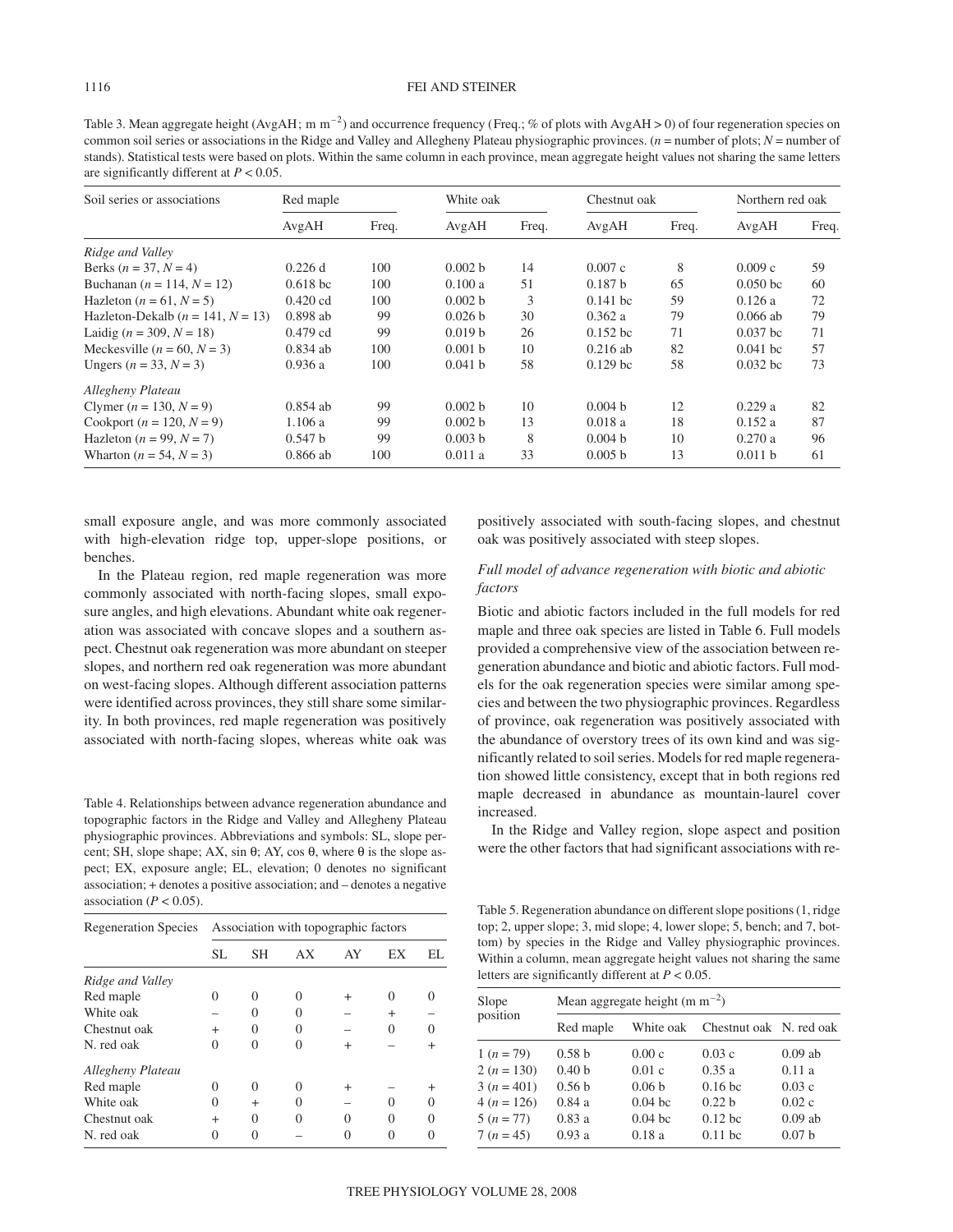Table 6. Biotic and abiotic factors (non-tree vegetation cover (GABA, huckleberry; VACC, blueberry; KALA, mountain-laurel; and HAYS, hay-scented fern); basal area of mature overstory trees (BAQA, white oak basal area; BAQM, chestnut oak basal area; BAQR, northern red oak basal area; and BAOT, basal area of trees not of its own species)); soil series or association (SS); and topographic factors (PO, slope position; SL, slope percent; SH, slope shape; AX, sin  $\theta$ ; AY, cos  $\theta$ , where θ is the slope aspect; EX, exposure angle; and EL, elevation)) that significantly associated with regeneration abundance of red maple, white oak, chestnut oak, and northern red oak ( $P < 0.05$ ). Superscript "+" denotes positive association and superscript "–" denotes negative association).

| Regeneration      | Influential factors ( $P < 0.05$ )          |                                                                 |  |  |  |
|-------------------|---------------------------------------------|-----------------------------------------------------------------|--|--|--|
| species           | <b>Biotic</b>                               | Abiotic                                                         |  |  |  |
| Ridge and Valley  |                                             |                                                                 |  |  |  |
| Red maple         | KALA, VACC                                  | $SS, AY^+$ , PO                                                 |  |  |  |
| White oak         | $BAOA$ <sup>+</sup>                         | SS, $AY$ $\overline{\phantom{0}}$ , SL $\overline{\phantom{0}}$ |  |  |  |
| Chestnut oak      | $BAOM$ <sup>+</sup> , $BAOT$ <sup>-</sup> , | $SS, AY^-$ , PO                                                 |  |  |  |
|                   | GABA, KALA                                  |                                                                 |  |  |  |
| N. red oak        | BAOR <sup>+</sup> , BAOT <sup>-</sup>       | $SS, AY^+$ , PO, EL <sup>+</sup>                                |  |  |  |
| Allegheny Plateau |                                             |                                                                 |  |  |  |
| Red maple         | KALA, HAYS                                  | $EX^-$ , EL <sup>+</sup>                                        |  |  |  |
| White oak         | $BAOA$ <sup>+</sup>                         | $SS, SH^+$                                                      |  |  |  |
| Chestnut oak      | BAOM <sup>+</sup> , GABA                    | SS                                                              |  |  |  |
| N. red oak        | BAOR <sup>+</sup> , HAYS, KALA              | SS                                                              |  |  |  |

generation abundance, other than slope position for white oak. Both chestnut oak and northern red oak abundance decreased as the total basal area for species not of their own kind increased. Chestnut oak regeneration abundance was positively associated with huckleberry cover classes.

Models for the Allegheny Plateau were simpler than for the Ridge and Valley region. Regeneration of the three oak species was favored by the abundance of overstory trees of their own kind, but it was not significantly associated with species not of its own kind. Soil was the only abiotic factor that was significantly associated with the regeneration abundance of chestnut oak and northern red oak.

#### **Discussion**

Forest composition and structure are shaped by interactions with the physical environment (abiotic factors), biotic interaction (competition, facilitation), and disturbance (natural or anthropogenic). Because of changes in the physical environment (e.g., climate change and increased  $CO<sub>2</sub>$  concentrations), disturbance regimes (e.g., wildfire and forest management practice) or biotic interactions (e.g., wildlife population and invasive species), forest composition and structure as they have existed historically may be undergoing perceptible shifts. Therefore, it is not surprising to observe within the same stand patches that differ in regeneration composition and abundance even though the overstory stand composition is relatively uniform.

Results from the partial models and full models indicated that non-tree vegetation, overstory composition, soil and topographic variables all influence regeneration abundance. However, relationships varied among species and between regions, and some factors were more influential than others as indicated by the number of times they qualified to enter the full model. Soil series or association, which is a composite representation not only for parent materials drainage and permeability, but also for slope position and slope percent, was significant in all models for all species in both regions, except red maple on the Allegheny Plateau. White oak regeneration was most abundant on the Buchanan series, chestnut oak regeneration was most abundant on the Hazleton-Dekalb association, northern red regeneration was most abundant on the Hazleton soils, where red maple had relatively abundant regeneration on almost every soil series except the Berks series.

Overstory composition was the other highly influential factor for tree regeneration. It was significant in the full model for all three oak species in both regions. The associations between overstory oak trees and understory oak regeneration were overwhelmingly consistent among species and across regions, even though oaks (primarily chestnut oak and northern red oak) comprised more than 50% of the overstory basal area in every stand studied. Oak regeneration was favored by the presence of mature overstory trees of its own species within the same plot and was inhibited by other species. This association is presumably attributable to the reproductive characteristics of oak species. Although small mammals and birds may disperse acorns long distances (Barnett 1977, Johnson and Adkisson 1986), most acorns that are not eaten necessarily remain in the vicinity of the mother tree. More adult oak trees produce more acorns that likely germinate to produce more oak seedlings. Another biological characteristic of oaks is that oak seedlings are intolerant of shade (Johnson et al. 2002), and presumably grow better under the shade cast by oaks than that of trees that are more shade-tolerant, such as red maple and blackgum, and that have higher leaf area indices.

Red maple showed no tendency to regenerate better near trees of its own kind. However, red maple seeds are winged and dispersed by wind, and red maple was generally abundant in the stands we studied: there were 222 red maple trees per ha or one red maple tree per  $45 \text{ m}^2$  grid on average. In our stands, seed source appears not to be a limiting factor for red maple regeneration even at the scale of an 8.02-m-radius plot. Red maple is a shade-tolerant species (Walters and Yawney 1990), a characteristic that helps red maple seedlings to establish regardless of canopy density. A combination of these factors may explain the lack of association between red maple overstory and red maple regeneration.

Non-tree vegetation had a major influence on tree regeneration but in ways that varied among species. Subplots with moderate blueberry and huckleberry cover had the highest or second highest white oak regeneration abundance, and subplots with heavy huckleberry cover and moderate blueberry cover had the highest chestnut oak regeneration abundance in both regions. Rogers (1974) pointed out that heath communities dominated by blueberry and huckleberry have an affinity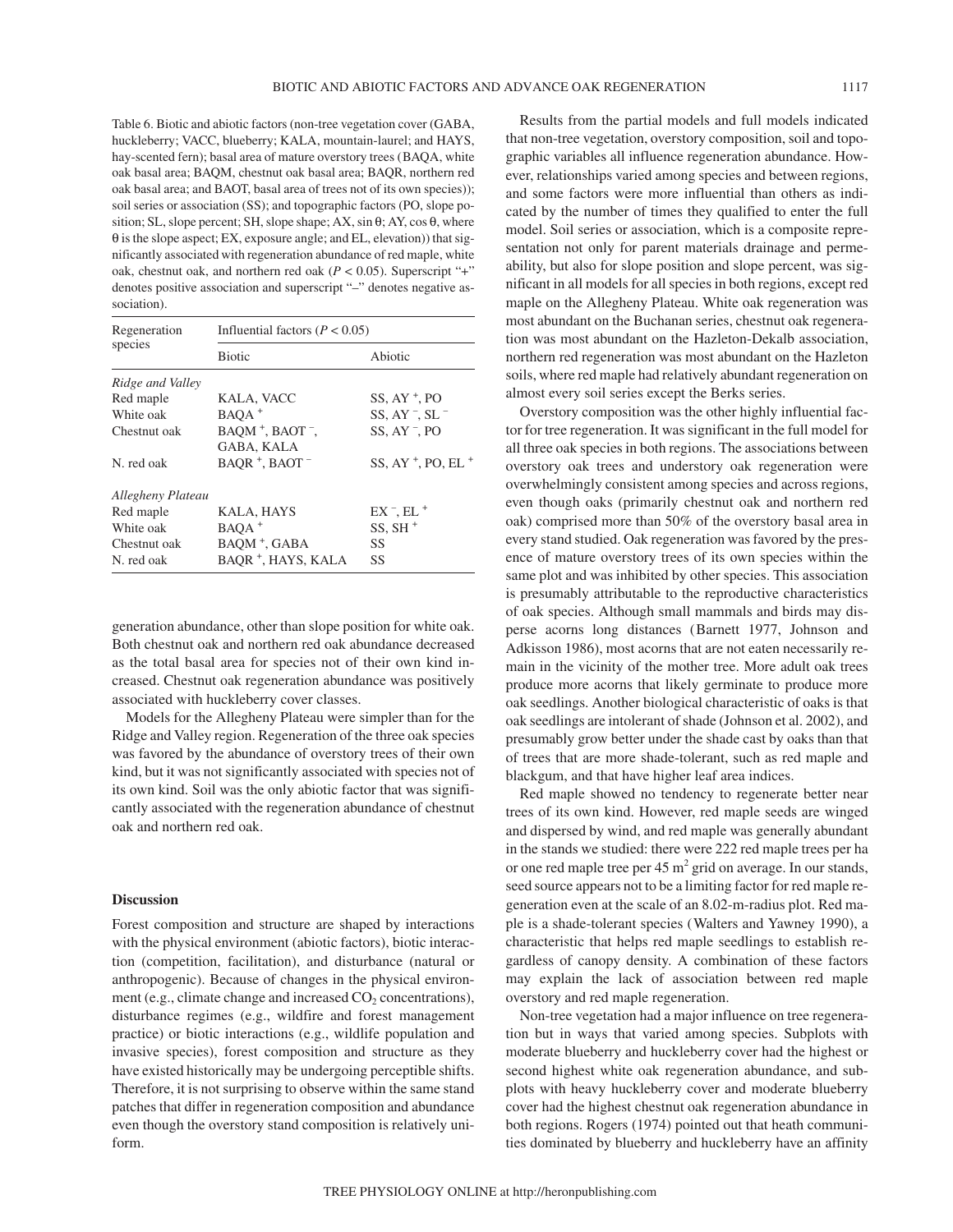for infertile sites with well-drained acidic soils. The affinity of some oaks for similar environmental conditions may at least partially explain why regeneration of white oak and chestnut oak was associated with blueberry and huckleberry. Regeneration of all species was inhibited to some degree by the presence of moderate to heavy cover of mountain-laurel and hay-scented fern. Competition from hay-scented fern has been identified as an important factor contributing to the decline in regeneration of mixed-oak forests in Pennsylvania (McWilliams et al. 1995, Steiner and Joyce 1999). Hay-scented fern has been classified as a competitor species because of its ability to respond aggressively to sudden increases in resource availability with vegetative expansion through rhizomes and sexual reproduction (Groninger and McCormick 1991, Hughes and Fahey 1991). Mountain-laurel is another strong regeneration competitor because of its aggressive vegetative growth habit (Moser et al. 1996). Chapman (1950) reported that irradiances underneath mountain-laurel canopies may be only about 2% of full sunlight. Although mountain-laurel has little effect on regeneration establishment, it suppresses the growth of small seedlings (Waterman et al. 1995). The competition from heavy cover of hay-scented fern or mountain-laurel, or both, was so intense that even the relatively shade-tolerant red maple was greatly inhibited under these species in our study area.

Although different topographic factors were included in the full models, they can be grouped by their effects on regeneration. Low-slope positions, gentle slopes, and low elevations are characteristics of the valley floor and are favored by white oak. South-facing slopes, large exposure angles, and convex slopes provide dry and sunny conditions that are favored by white oak. Abundant chestnut oak regeneration was associated with south-facing and relatively steep, upper slopes, whereas northern red oak was associated with wet north-facing slopes. Although red maple regeneration can be found on any site, it was more abundant on wet north-facing slopes. Not all physiographic variables entered into the full model, perhaps because of the co-linearity between soil types and some of the physiographic variables mentioned above.

Other factors such as deer browsing, seed crop fluctuation, disturbance history, and stochastic variation in climate are also important to tree regeneration. These factors could change the regeneration patterns that we observed. Because we lack good information on these and other factors, caution is needed when applying our results to field management. Furthermore, the statistical associations we have described do not necessarily imply biological significance, because the associations might arise from shared relationships with other, unmeasured factors rather than direct, biological interactions. In addition, interaction terms were excluded from the full model to minimize model complexity. The interaction between overstory tree and understory non-tree vegetation could have a significant effect on tree regeneration, and it deserves further investigation. Despite these shortcomings, our study provided specific regional knowledge of the advantages and limitations associated with biotic and abiotic factors for tree regeneration. When time and resources are limited, forest managers should focus on areas that have good regeneration potentials and work to control or reduce limiting factors such as fern and mountain-laurel covers.

#### **References**

- Adams, A.S. and L.K. Rieske. 2003. Prescribed fire affects white oak seedling phytochemistry: implications for insect herbivory. For. Ecol. Manage. 176:37–47.
- Allen, D. and T.W. Bowersox. 1989. Regeneration in oak stands following gypsy moth defoliations. *In* Proc. Seventh Central Hardwood Forest Conference. Eds. G. Rink and C.A. Budelsky. USDA For. Serv. Gen. Tech. Rep. NC-132. North Central Res. Stn., St. Paul, MN, pp 67–73.
- Bailey, R.G., P.E. Avers, T. King, and W.H. McNab. eds. 1994. Ecoregions and subregions of the United States (map). USGS, Washington, D.C.
- Barnett, R.J. 1977. The effect of burial by squirrels on germination and survival of oak and hickory nuts. Am. Mid. Nat. 98:319–330.
- Brose, P.H. and D.H. VanLear. 1998. Responses of hardwood advance regeneration to seasonal prescribed fires in oak-dominated shelterwood stands. Can. J. For. Res. 28:331–339.
- Chapman, G.L. 1950. The influence of mountain-laurel undergrowth on environmental conditions and oak reproduction. Ph.D. Diss., Yale University, 157 p.
- Fei, S., P.J. Gould, K.C. Steiner and J.C. Finley. 2005. Forest regeneration composition and development in upland, mixed-oak forests. Tree Physiol. 25:1495–1500.
- Fei, S., P.J. Gould, K.C. Steiner and J.C. Finley. 2006. Aggregate height—a composite variable to predict early-stage mixed-oak stand development. For. Ecol. Manage. 223:336–341.
- Gould, P.J., K.C. Steiner, M.E. McDill and J.C. Finley. 2006. Modeling seed-origin oak regeneration in the central Appalachians. Can. J. For. Res. 36:833–844.
- Groninger, J.W. and L.H. McCormick. 1991. Invasion of a partially cut oak stand by hayscented fern. *In* Proc. Eighth Central Hardwood Forest Conference. Eds. L.H. McCormick and K.W. Gottschalk. USDA For. Serv. Gen. Tech. Rep. NE-148. Northeastern For. Expt. Stn., Randor, PA, pp 585–586.
- Honeycutt, C.W., R.L. Blevins and R.F. Wittwer. 1982. Growth of white oak (*Quercus alba* L.) in relation to soil and site properties in eastern Kentucky. *In* Proc. Fourth Central Hardwood Forest Conference. Eds. R. N. Muller. University of Kentucky Press. pp 193–206.
- Horsley, S.B., L.H. McCormick and J.W. Groninger. 1992. Effects of timing of Oust application on survival of hardwood seedlings. Nor. J. Appl. For. 9:22–27.
- Host, G.E., K.S. Pregitzer, C.W. Ramm, J.B. Hart and D.T. Cleland. 1987. Landform-mediated differences in Successional pathways among upland forest ecosystems in northwestern lower Michigan. For. Sci. 33:445–457.
- Hughes, J.F. and T.J. Fahey. 1991. Colonization dynamics of herbs and shrubs in disturbed northern hardwood forest. J. Ecol. 79:605–616.
- Johnson, P.S., S.R. Shifley and R. Rogers. 2002. The ecology and silviculture of oaks. CABI Publishing, New York, 503 p.
- Johnson, W.C. and C.S. Adkisson. 1986. Airlifting the oaks. Nat. Hist. 10:41–49.
- Lorimer, C.G. 1992. Causes of the oak regeneration problem. *In* Oak Regeneration: Serious Problems Practical Recommendation. Eds. D.L. Loftis and C.E. McGee. USDA For. Serv. Gen. Tech. Rep. SE-84, Southeastern For. Expt. Stn., Asheville, NC, pp 14–39.